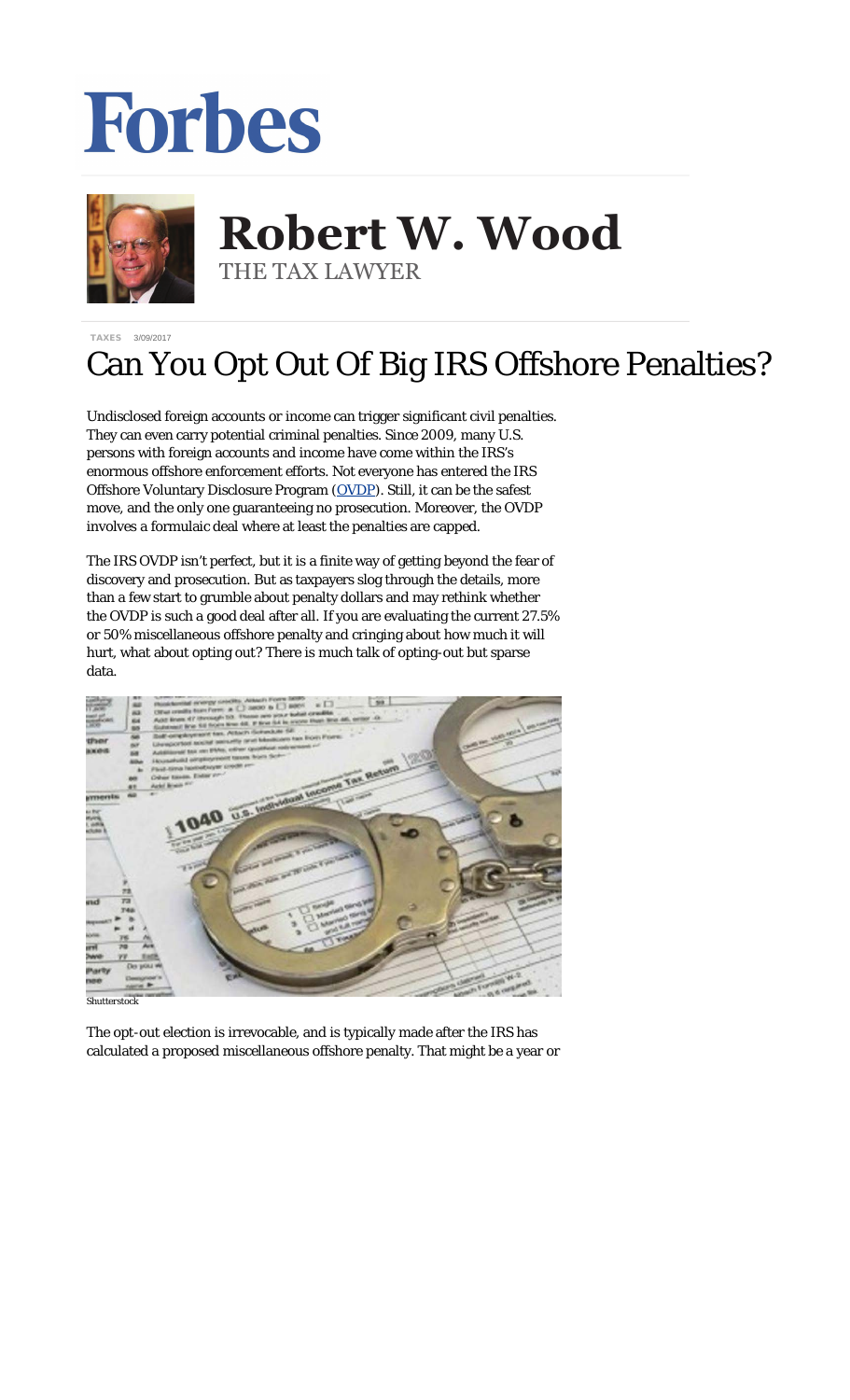more after you enter. You can try for no or reduced penalties, but once outside the program, the IRS may assess civil fraud penalties or information return penalties. Even criminal prosecution is conceivable after opting out, although that has evidently not happened. The IRS is also likely to demand an interview with the taxpayer, which is an unpleasant thought for many.

[According to the Taxpayer Advocate Service](http://www.taxpayeradvocate.irs.gov/2013-annual-report/downloads/OFFSHORE-VOLUNTARY-DISCLOSURE-The-IRS-Offshore-Voluntary-Disclosure-Program.pdf), over 1,000 taxpayers opted out of the 2009 and 2011 offshore voluntary disclosure programs. One thing it meant was delays. For 2009 opt-outs, the IRS took about 590 days to close the case after the opt-out election. For 2010 OVDI opt-outs, the IRS took a more svelte 129 days. Most opt-outs involved small dollars, which seems counter-intuitive. The incentives to opt-out seem much higher if large dollars are at stake.

If you might pay a \$50,000 penalty in the OVDP, opting out probably can't save you too much, especially if by opting out you end up with non-willful penalties. A \$500,000 penalty within the OVDP, however, may make opting out hard to resist, particularly if you have good facts and no evidence of willfulness or evasion. And \$1M or more may be even more compelling. On the other hand, the IRS may view larger dollar accounts with more suspicion, and may even be more likely to impose willful penalties in these cases. So it's a delicate decision.

Indeed, potential FBAR penalties for larger accounts can be high. If the maximum account balance exceeds \$1 million, a willful FBAR penalty could be the greater of \$100,000 or 50% of the account balance. The taxpayer can argue that FBAR penalties are inappropriate after opting-out. However, the IRS can conceivably seek FBAR penalties per account, per year.

Some say the IRS may apply rough justice by calculating FBAR penalties that approximate the 27.5% miscellaneous offshore penalty within the OVDP. Plus, if there are passive foreign investment company (PFIC) issues, the amended tax returns submitted as part of the OVDP will need to be modified to reflect statutory PFIC computations, not the OVDP's mark-to-market computations. Some advisers believe the IRS may be more likely to assert additional income tax penalties after an opt-out.

Civil fraud can trump the statute of limitations, so if you opt-out, the IRS could conceivably even examine tax years prior to the OVDP's 8-year disclosure period. Past admissions—even OVDP submissions themselves can be used against the taxpayer if he or she opts-out. Thus, it is important to consider what you've told the IRS prior to making the opt-out election.